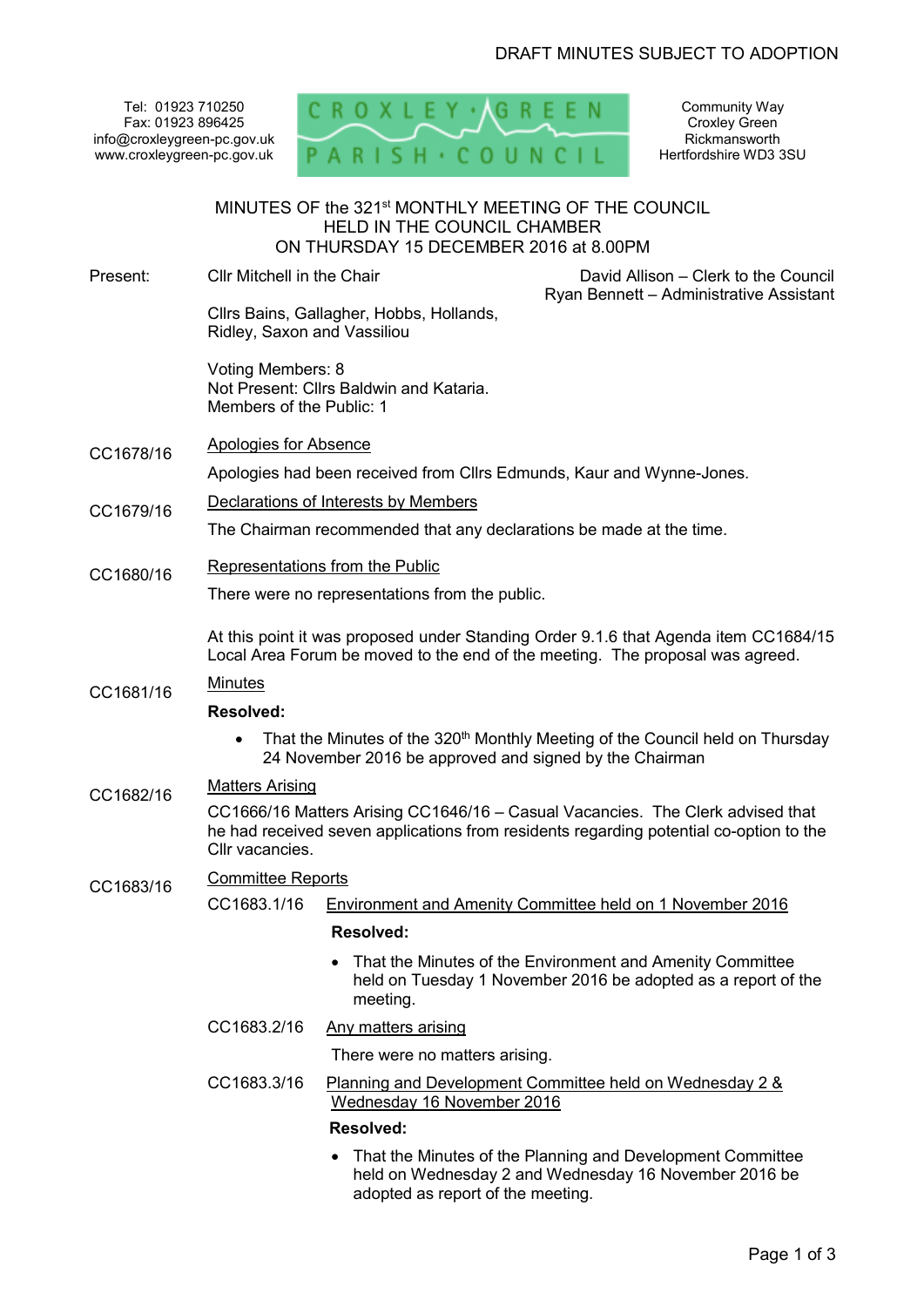CC1683.4/16 Any matters arising

There were no matters arising.

CC1683.5/16 Finance and Administration Committee held on Thursday 10 November 2016

## **Resolved:**

- That the minutes of the Finance & Administration Committee of Thursday 10 November 2016 be adopted as a report of the meeting.
- CC1683.6/16 Any matters arising

There were no matters arising.

## CC1684/16 Local Area Forum

This item was discussed later in the meeting – see below.

### CC1685/16 Neighbourhood Plan

The Chairman introduced this item and asked Cllr Gallagher to elaborate. Cllr Gallagher advised that the Plan was now complete but there are some minor errors that will need to be corrected. This was also the case with the Appendices' document. The Consultation document had been sent to TRDC who had made some comments which would need to be added in. The Basic Conditions document had also been sent to TRDC but they had advised that they consider it to be too lengthy and would like it restructured to more comfortably show how the plan sits with existing TRDC planning policies and the national planning policing framework. Cllr Gallagher advised that the restructuring would be undertaken but emphasised that the basic content would not change.

The Chairman and Members gave a vote of thanks to Cllr Gallagher for his sterling efforts in regard to the Neighbourhood Plan.

A Cllr brought Members attention to the fact that the Neighbourhood Plan was probably one of the most important documents that the Council has put together since it was established and it was important that all members should read and understand the Plan given its future impact on Croxley Green planning issues.

## **Resolved:**

• That the Neighbourhood Plan and associated documents be approved for submission to TRDC subject to any necessary corrections or minor amendments and that authority to approve such corrections and amendments be delegated to the Working Party and the Clerk as Proper Officer.

#### CC1686/16 Budgets 2017/18

The Chairman introduced this item and asked the Clerk to elaborate. The Clerk referred to the draft budget schedule version 8 dated 9 December that had been circulated with the Agenda. He advised that he had now received information from TRDC regarding the Band 'D' for 2017-18 which shows a 47.05 increase from the current year. This had now been incorporated into the budget schedule under review. The meeting agreed that the proposed budget be gone through line by line and matters addressed as they arose.

There was some discussion under Accounts Code 4024/102 Subscriptions which was currently showing as a proposed budget of £7,400. This was principally constituted by £5,500 to the Croxley Green Society (CGS) and £1,600 to the Hertfordshire Association of Parish and Town Councils.

A discussion ensued regarding the level of subscription to the Croxley Green Society (CGS) in that whilst the Revels was an extremely important local village event and needed to be financially supported, Croxfest was an event which whilst popular with